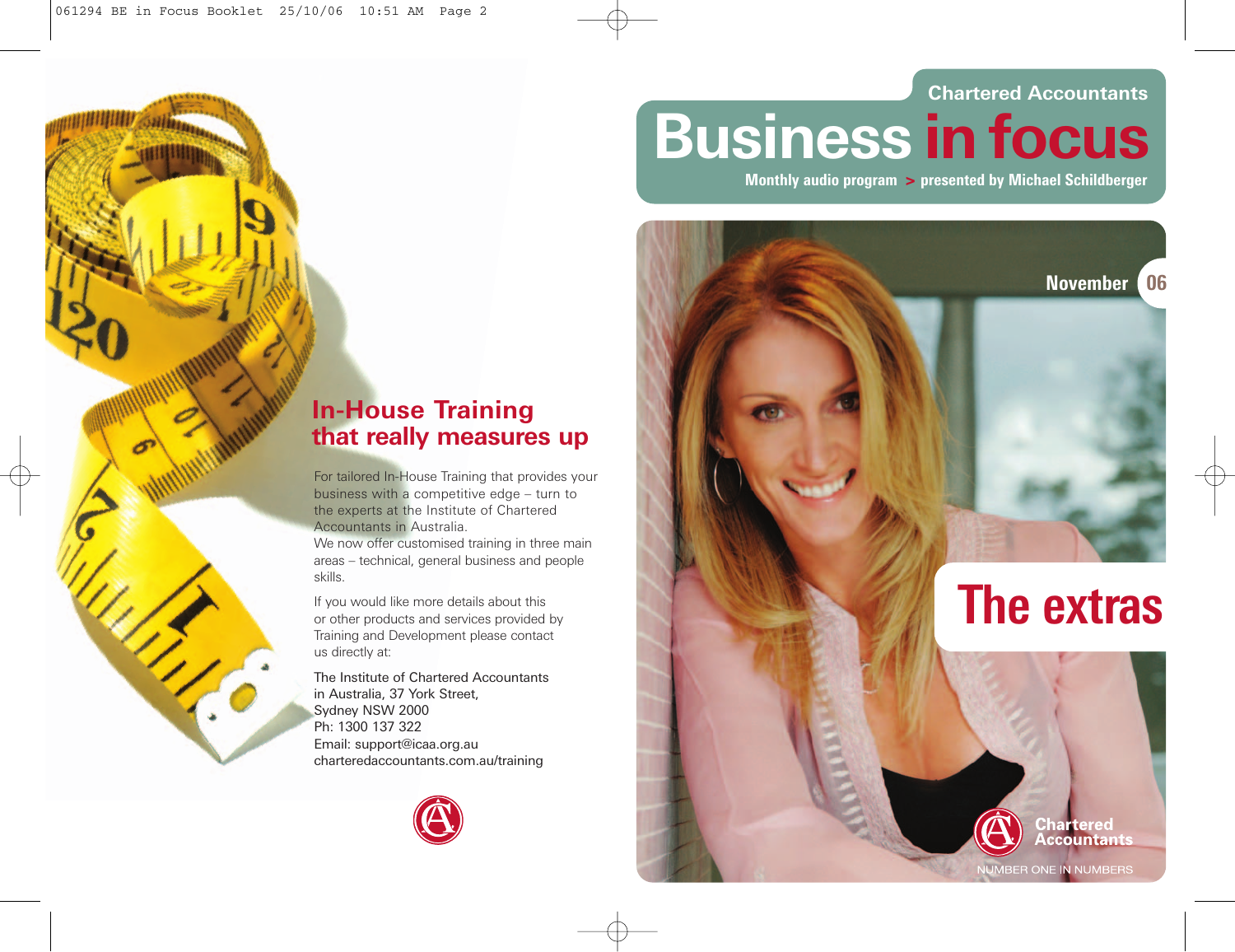

website www.be.com.au Chief Editor John Hounslow Production Manager Heather Dawson Studio Manager Peter Letts Advertising/Sponsorship Nick Schildberger nschildberger@be.com.au Manager Director Michael Schildberger Publisher

Business Essentials Pty Ltd ABN 98 006 144 449 405 Riversdale Road, Hawthorn East VIC 3123 Phone (03) 9882 8333 Fax (03) 9882 8017

When we first start in business we naturally aim high. And, as time progresses, we fine-tune our initiatives. Above all, we are on the constant look out for improvement and expansion. But we always need to remind ourselves to stay on target.

On this month's CD we hear a range of ideas on that subject. We have the unusual but successful story of Donna Aston, overweight (by her own admission!) a few years ago and determined to do something about it. She did more than that. She has built a substantial business, training others to do what she achieved, not with fad diets but with a combination of exercise and good food. With a focus on building a business she enlisted some well known people, thus becoming known as "Personal Trainer To The Stars".

Keep setting new targets and be prepared for innovation, says an expert on the subject, Roger La Salle. But, he warns, you must ensure that changes add value.

You will gain value from an interview with former accountant/property investor Steve McKnight. He started just seven years ago with the purchase of a couple of "cheap" properties and has since bought more than 260. His process and tips he offers are quite different from the usual.

Among various topics we hope you will find of value in your own business as well as tips you can pass on to clients, we cover financial instruments, transfer pricing and presenting with confidence. We also point you to a new online site to make buying and selling businesses easier.

Enjoy this month's CD.

Michael

Michael Schildberger

## **This month's essentials**

#### Track 1

### FINANCIAL INSTRUMENTS (AASB 139)

John Kidd CA, Deloitte Touche Tohmatsu

- > AASB 139 has completely changed the way that companies account for financial instruments
- > A significant number of financial instruments must now be recorded at fair value
- > Fair value is not easy to determine and will be a new skill set that is required for most accountants
- > Hedge accounting with derivatives is another complexity that should not be taken lightly. There is a serious cost to complying with the standard
- > The new hedging rules are significantly less flexible than the old regime
- > Few companies are happy with the new rules as it has meant new systems, additional costs for consultants, and typically a less than perfect financial accounting result

#### Track 2

### PRESENTING WITH CONFIDENCE

Lucy Cornell, Forté Communications

- > Because our generation is so adept at digital communications (SMS, computers, teleconferencing) we are not well practiced in the art of oral persuasion.
- > If you are asked to speak for your business, you need to be prepared
- > Structure: Know your audience and the response you want them to have
- > Delivery: Be yourself, be inspired, interact with the audience, engage them
- > Practice: Practice out loud at least once before you are "live"
- > Don't learn by rote speak from your heart and use your structure as a skeleton for your message.
- > Find a reason to speak your content even if it is "dry". If you don't care, your audience won't
- > Speak to us in the present moment, rather than trying to redo how you did it yesterday.
- > Engage your audience. Get them to take ownership of your message. Tell stories, use props, participation & names. If you feel as though they have turned off don't keep going, stop and re-ignite them. Confidence comes from practice and being true to yourself.

© Copyright 2006 Business Essential Pty Ltd ABN 98 006 144 449 and the Institute of Chartered Accountants in Australia ABN 50 084 642 571. Business Essentials and the BE logo are registered trademarks of Business Essentials Pty Ltd. Neither Business Essentials Pty Ltd nor Michael Schildberger, nor the Institute of Chartered Accountants in Australia, nor sponsors of this program accept any form of liability, be it contractual, tortious or otherwise, for the contents of this CD or for any consequences arising from its use or any reliance placed upon it. The information, opinions and advice contained in this CD are of a general nature only and may not relate to or be relevant to your particular circumstances.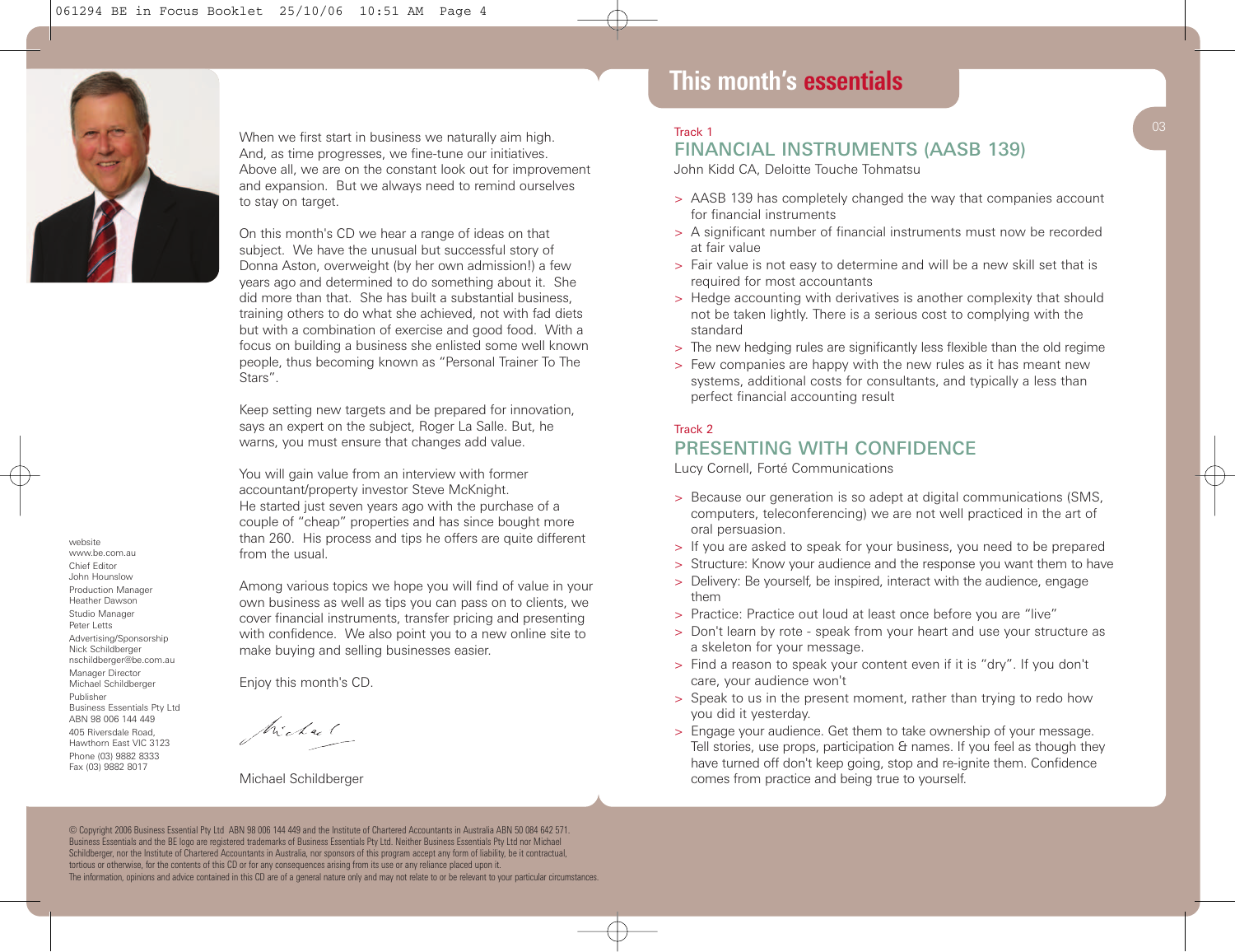## **This month's essentials**

# ECONOMIC UPDATE

Professor Neville Norman, Melbourne University

- > Interest rates tide turning. Is it mainly the slip in oil prices?
- > Yes. Rate rises would have done little anyway!
- > Where next? increasingly, it's back down, but not much or soon
- > Exercise: If rates rose 2.5% (points) how would you be different?
- > China and Japan update: looking good, despite the knockers
- > Unemployment update do economists not care? We do, but it's a bad forward indicator.

#### Track 4 PROPERTY INVESTING: A DIFFERENT APPROACH

Steve McKnight, author, "From 0 to 260+ Properties In 7 Years"

- > Most people buy for capital appreciation and don't sell
- > My approach has been to look for cash flow return
- > Evolve your strategy so it stays relevant to the changing market
- > You don't need a massive property portfolio but you do need a system that will let you achieve your personal goals
- > If you can't find the time for it, you won't get ahead with property investing
- > 92% of real estate investors only own one or two properties why? The investing system is flawed. Learn how to crack the model.
- > Skill up on how to find good properties and what will drive their value higher
- > Add more perceived value than actual cost give someone the incentive to pay more.

#### Track 5 BUSINESSES FOR SALE: NEW SITE

David Bird, BizExchange

- > Surveys indicate that 44% of the 800,000 small businesses in Australia will undergo some form of ownership transition
- > The value of those businesses is estimated at \$1.6 Trillion
- > Massive fund raising for private equity in companies is underway, including individuals with superannuation money to invest
- > It's hard to find financial information about private companies but BizExchange will offer much more detail, including checklists for buyers, sellers and investors
- > The time to sell a business is when the value is rising but many get it wrong
- > Newspaper advertising is a "shot gun" approach but online sites such as this offer daily updates and focus on specific industries.

#### Track 3  $\sqrt{05}$ Track 6 TRANSFER PRICING

Paul Riley, Deloitte Touche Tohmatsu

- > Transfer pricing focuses on the tax implications of transferring goods, services, intellectual property and funds across international borders between parts of a multinational organisation.
- > As revenue authorities are tightening regulations and increasing penalties, transfer pricing is becoming the most significant issue confronting tax directors in the Asia Pacific region.
- > Marketing intangibles and guarantee fees are just a couple of the issues that the ATO has notified companies it will focus on during 2006/07.
- > The arm's length principle is universally accepted as the guiding principle to apply to a MNC's cross border intra-group dealings. However, each country has (or soon will have) its own set of transfer pricing rules. This creates some difficulties in pricing the transfer of goods and services.
- > Your profitability levels and the quality of your transfer pricing documentation are two critical factors to assess your transfer pricing risk.
- > If your transfer pricing risk is not managed, expect long protracted audits, adjustments going back several years, having a drain on your internal resources and the risk of being taxed twice on the same income.
- > A tip to managing your transfer pricing risk be prepared!!

#### Track 7

### DOCUMENTING WORK RELATED EXPENSES

Michael Jones, Cummings Flavel McCormack

Answers to the following considerations:

- > When can we claim a work related deduction?
- > When is written evidence NOT required?
- > Are credit card statements sufficient evidence?
- > What if some details are missing?
- > What if written evidence cannot be obtained?
- > What about minor amounts?
- > How long must written evidence be kept?
- > What's a place of business v. a home study?
- > What are the substantiation requirements for a 'home study'?
- > What are the substantiation requirements for a 'place of business'?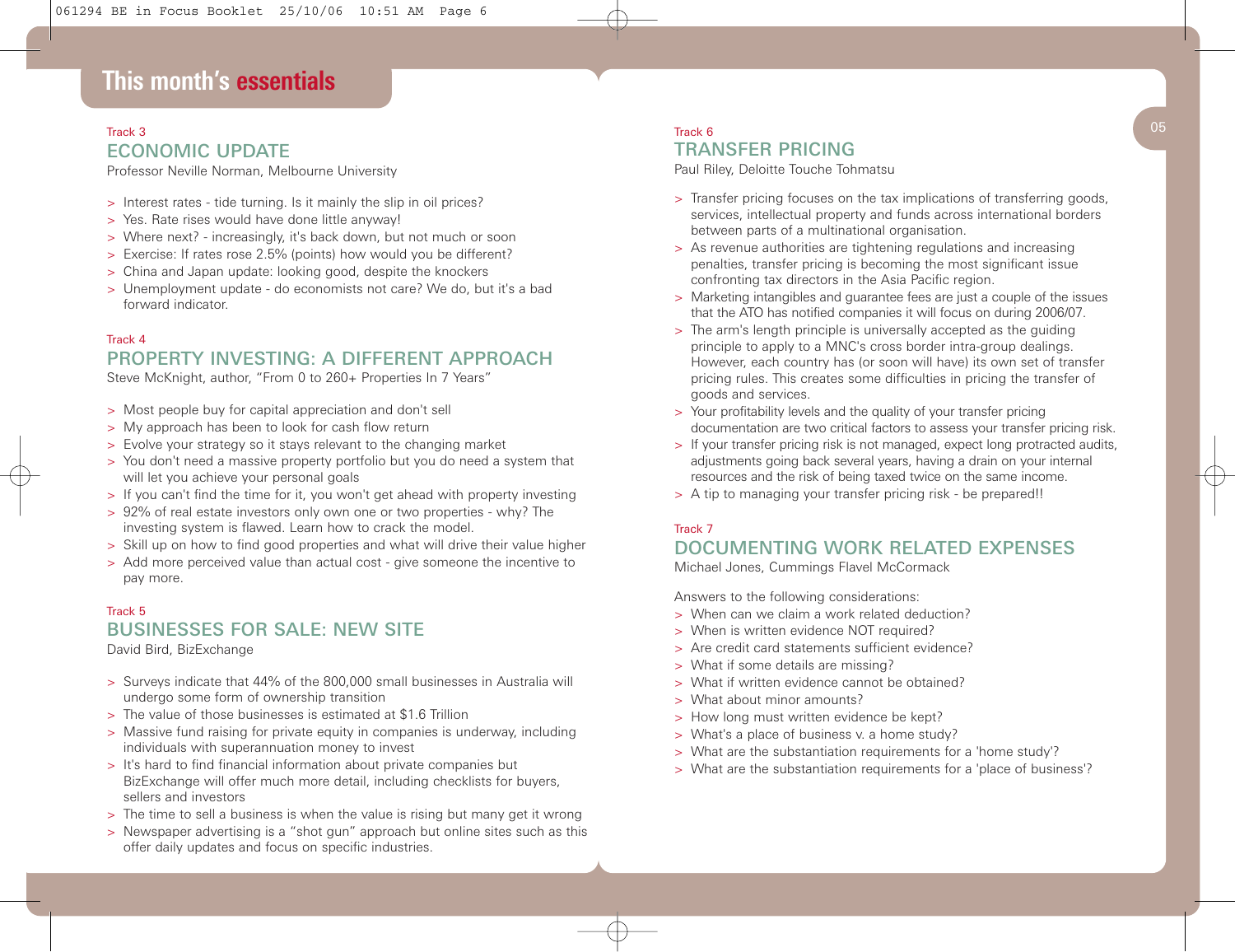## **This month's essentials**

### Track 8 SHAREMARKET UPDATE

Tim Lincoln, Lincoln Stock Doctor

- > Volatility is not as extreme as many have suggested
- > The market has fallen 12% since its high point in March 06, but has now regained value and is only 4.4% from the March all-time high
- > Resources and energy sectors have been hit by volatility. Look for the companies with great fundamentals and stay focussed long term
- > China isn't going away!
- > It's been a very positive reporting season with many highlights
- > Telstra: financially healthy but watch Golden Rule No 2: earnings per share growth
- > TIPS: Iress, Just Group, Oakton, Stockland, SMS Management, Primary Heath Care, Campbell Brothers, BHP, Rio, St George.

#### Track 9 CHANGE OR DIE!

Roger La Salle, La Salle Matrix Thinking

- > Innovation means change that adds value
- > Ask yourself if the products you sell will be exactly the same in 10 or 20 years. Unlikely!
- > Innovate, make changes now, don't wait
- > Look at your products but also your processes and social trends
- > A provisional patent, for 12 months protection in more than 110 countries, will cost you \$80
- > Find an opportunity and have a go. But don't persist if it isn't working
- > Persistence alone will not turn a dog into a star
- > Be realistic about market risk

### Track 10 HEALTHY SUCCESS

Donna Aston, "Personal Trainer To The Stars"

- > I started in the business when I was overweight and with so many experts everywhere, I did my own research and found the passion for health and fitness that remains with me
- > My success is based on logic for individual client needs, not following fads and crash diets
- > Success with clients leads to success in business
- > Initial personal contact with clients is important to fulfil their expectations, then it's delegation to the right person for the right client
- > The fundamentals for running a successful business came from trial and error, making mistakes and learning from them.

### **This month's essentials Information**

For more information about the topics discussed on this November 2006 program, please contact the relevant organisations listed below.

#### **FINANCIAL INSTRUMENTS**

**(AASB 139)** The Institute of Chartered Accountants in Australia **1300 137 322 www.charteredaccountants.com. au/training**

#### **PRESENTING WITH CONFIDENCE**

The Institute of Chartered Accountants in Australia **1300 137 322 www.charteredaccountants.com. au/training**

#### **ECONOMIC UPDATE**

Professor Neville Norman. Email: n.norman@unimelb.edu.au

#### **PROPERTY INVESTING: A DIFFERENT APPROACH**

Steve McKnight. **www.PropertyInvesting.com/ Essentials**

#### **BUSINESSES FOR SALE:**

**NEW SITE** David Bird, BizExchange. Tel: 03 9221 6365 Email: enquiries@bizexchange.com.au Website: www.bizexchange.com.au

#### **TRANSFER PRICING**

The Institute of Chartered Accountants in Australia **1300 137 322 www.charteredaccountants.com. au/training**

#### **DOCUMENTING WORK RELATED EXPENSES**

Michael Jones, Cummings Flavel McCormack. Tel: 03 9882 3268 Website: www.cfmc.com.au

#### **SHAREMARKET UPDATE**

Tim Lincoln, Lincoln Stock Doctor. Website: www.stockdoctor.com.au Please contact Lincoln direct for more details about its STOCKdoctor investment software or managed fund services on 1800 676 332 or 03 9855 1100

#### **CHANGE OR DIE!**

Roger La Salle, innovation "guru" and creator of La Salle Matrix Thinking© Tel: 03 9842 7267 Website: www.matrixthinking.com

#### **HEALTHY SUCCESS**

Donna Aston, "Personal Trainer To The Stars". Tel: 03 9827 8671. Website: www.donnaaston.com Website: www.fitnesstogo.com



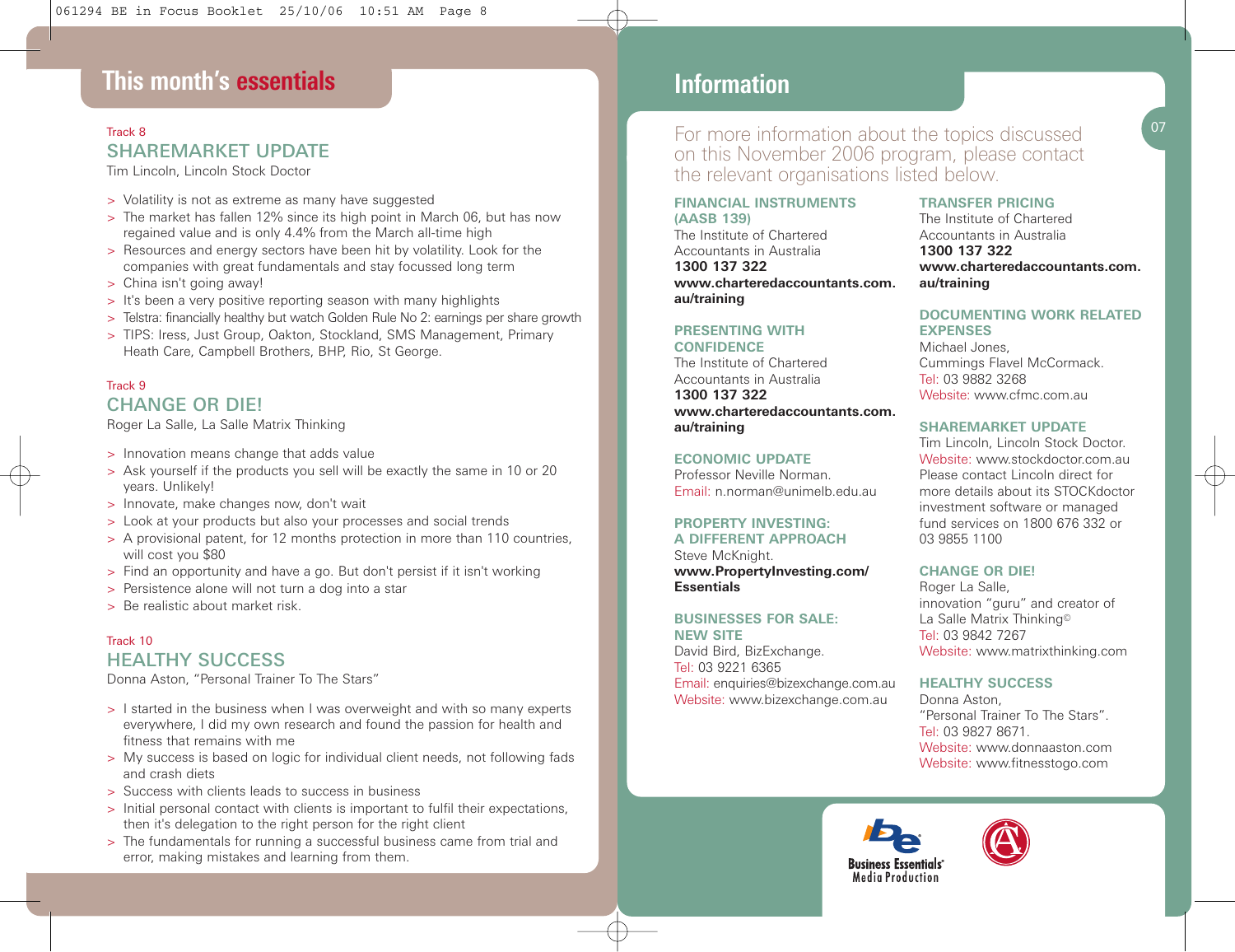## **Subscription Form**

I would like to subscribe to Chartered Accountants Business in Focus and/or Tax in Focus:

| Family name:                 |                                                                             | First Name:          |  |  |           |  |
|------------------------------|-----------------------------------------------------------------------------|----------------------|--|--|-----------|--|
| Company:                     |                                                                             |                      |  |  |           |  |
| Address:                     |                                                                             |                      |  |  |           |  |
| City:                        |                                                                             | Country:             |  |  | Postcode: |  |
| Telephone:                   |                                                                             | Fax:                 |  |  |           |  |
| Email:                       |                                                                             | Member No:           |  |  |           |  |
| Age Group (please tick one): | $\Box$ 18-25 $\Box$ 26-35 $\Box$ 36-45 $\Box$ 46-55 $\Box$ 56-65 $\Box$ >65 |                      |  |  |           |  |
| Type of Business:            |                                                                             | Number of Employees: |  |  |           |  |

#### **Subscription Pricing (GST Inclusive) Australian Rates Rates Rates Rates Rates Rates Rates Rates Rates Rates Rates Rates Rates Rates Rates Rates Rates Rates Rates Rates Rates Rates Rates Rates Rates Rates Rates Rates Rat**

|                                                                      | Australian Rates |                 | <b>UVERSEAS RATES</b> |       |
|----------------------------------------------------------------------|------------------|-----------------|-----------------------|-------|
| <b>Product</b>                                                       | <b>Members</b>   | <b>Standard</b> | Members Standard      |       |
| Business In Focus - CD                                               | \$385            | \$485           | \$385                 | \$485 |
| Tax In Focus $-$ CD                                                  | \$385            | \$485           | \$385                 | \$485 |
| Combined (Business in Focus $+$ Tax in Focus) $-$ CD<br>$\mathbf{1}$ | \$695            | \$875           | \$695                 | \$875 |
| Business in Focus - Online                                           | \$250            | \$300           | \$230                 | \$280 |
| Tax in Focus - Online                                                | \$250            | \$300           | \$230                 | \$280 |
| Combined (Business in Focus $+$ Tax in Focus) – Online               | \$450            | \$540           | \$420                 | \$500 |

#### **Payment Options**

Please find enclosed cheque made payable to Business Essentials Pty Ltd for

OR debit my: **■** Amex **■** Mastercard **■** Visa **■** Diners Club **■** Bankcard Cardholder's name

Card number

**Signature** 

Please send your order details to:

Free Fax: 1800 656 351 Free Call: 1800 039 098

Free Post: *send this form, (accompanied by a cheque to)*

Business Essentials Pty Ltd, Reply Paid 579, Hawthorn East, VIC 3123, Australia Tel: +61 3 9882 8333 Fax: +61 3 9882 8017

Please Note: Upon payment this notice becomes a TAX INVOICE. Please retain a copy for your records.

Expiry date

*Business Essentials Pty* Ltd ABN 98 006 144 449 405 Riversdale Rd Hawthorn East Vic 3123 Australia *Privacy Notification* - The Institute of Chartered Accountants in Australia respects the privacy of individuals and acknowledges that the information you provide on this form is protected by the Privacy Amendment (Private Sector Act) 2000. The information collected by the Institute is used for the purpose of processing your registration and providing you information (via email and/or mail) on upcoming events, specific products and services provided by or associated with the Institute. To access a full copy of our policy visit charteredaccountants.com.au/privacypolicy



## **Training and Development – at your fingertips**

Keep abreast of the latest development in business and tax in your car, at your desk, or even on the bus!

Your annual subscription will consist of monthly audio updates either on hot topics in business or the latest tax news.

You can choose to have your subscription delivered each month on CD or online. The online version has an optional MP3 download capability enabling you to keep up-to-date via your iPod®, compatible mobile phone, PDA or any other MP3 device.